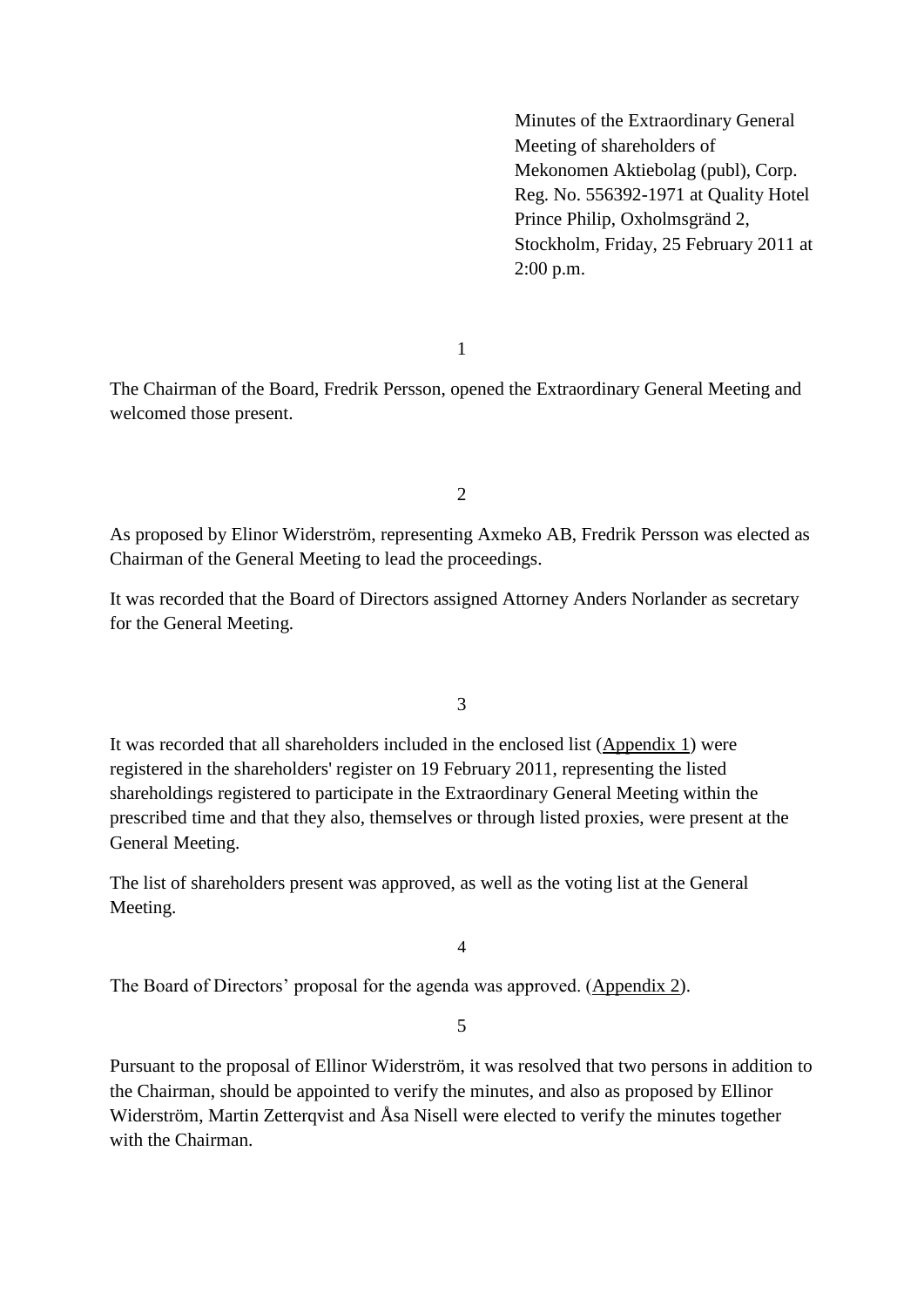It was recorded that those elected to verify the minutes gave their approval, pursuant to the Swedish Personnel Data Act, to the publication of their names in conjunction with the publication of the minutes on the company's website.

6

The secretary of the Meeting reported that the notice for the meeting was published on 3 February 2011 in the *Post och Inrikes Tidningar* (Swedish Official Gazette), on the website of the Swedish Companies Registration Office and in *Dagens Nyheter*, and was also available on the Company's website and was announced in a press release.

The Meeting was declared to have been duly convened.

7

The Board of Directors' proposal pertaining to the new issues, with terms for issue in kind, was submitted for approval, (Appendix 3).

The Board's complete proposal and the Board of Directors' report in accordance with Chapter 13, section 7 of the Swedish Companies Act pertaining to the value of the assets contributed in kind, the company's annual report for the 2009 financial year, as well as the Board's report in accordance with Chapter 13, section 6 of the Swedish Companies Act pertaining to significant events after the financial statements for 2009 were submitted have been available at the company's head office and the company's website from 3 February 2011. All documents have also been available for everyone attending the General Meeting.

It was recorded that the documents were deemed to have been submitted in due order.

The assets contributed in kind comprise shares in A/S Sørensen & Balchen. The company has signed an agreement to acquire all shares in this company from the seller Otto Olsen Invest AS. A portion of the purchase consideration will be paid through the shares included in the issue.

The President of the company, Håkan Lundstedt, submitted a report about A/S Sørensen & Balchen.

Questions from the General Meeting's participants were answered.

The General Meeting approved the new issue (non-cash issue) pursuant to the Board of Directors' proposal.

8

Fredrik Persson thanked the participants of the General Meeting and wished the company continued success in the acquisition of A/S Sørensen & Balchen and declared the Extraordinary General Meeting closed.